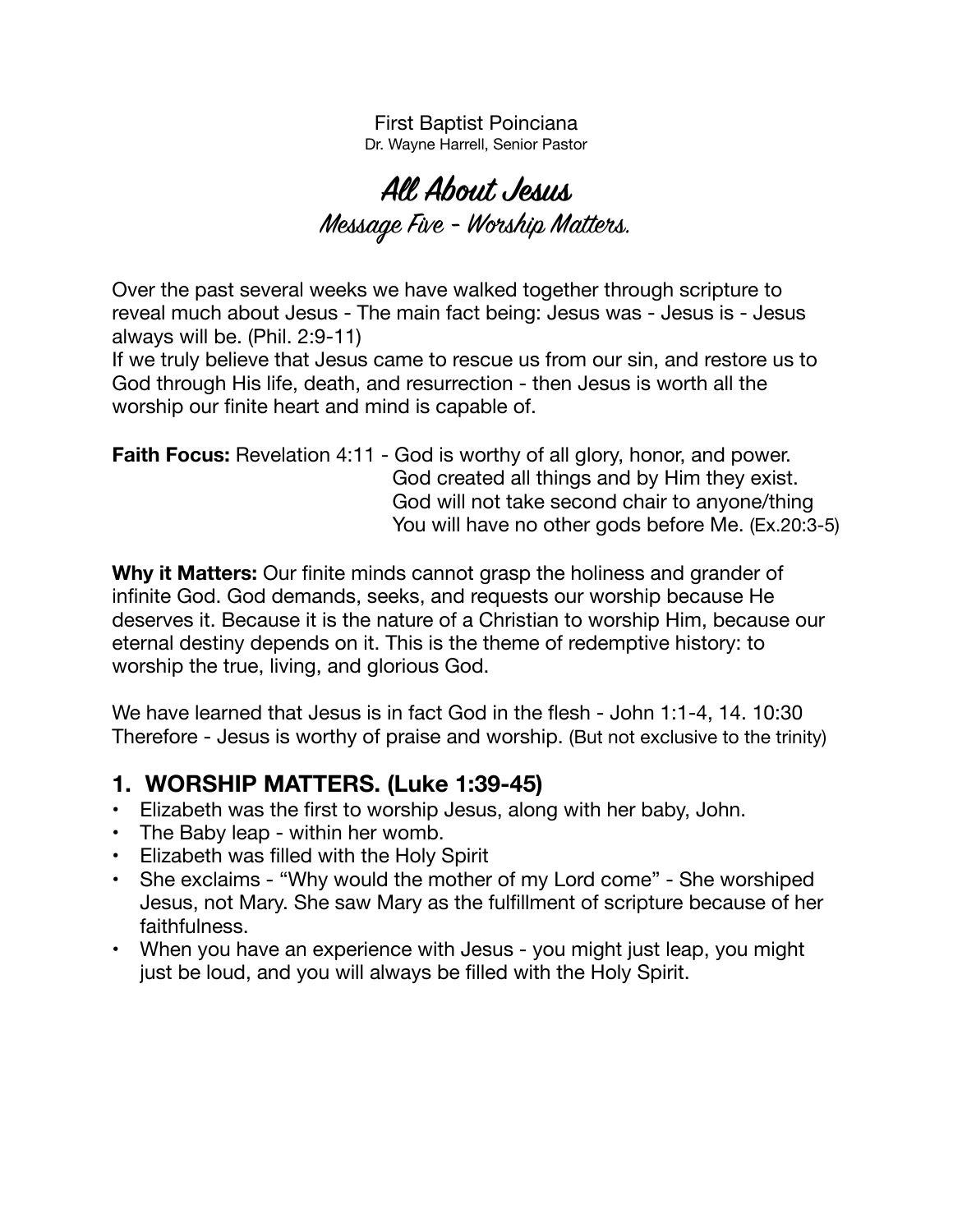#### **MARY WORSHIPED (Luke 1:46-56)**

- Known as the "Magnificat" this is Mary's song of praise.
- My soul "praises the greatness of the Lord"
- Mary then prophetically describes Christ Jesus in her song.
	- He is the Mighty One, His name is Holy. 49
	- He would bring mercy to all generation, to those that fear Him. 50
	- He will scatter the proud (bring them down) because of their hearts
	- He will destroy kingdoms and thrones. (Every knee will bow)
	- He will uplift the lowly
	- Jesus came to win the battle over cultural, political, and economical strongholds
		- The proud will fall, Kingdoms will fall, the lowly, will be raised up in equal justice for all God's image bearers. Christ will one day rule in truth - grace - peace.

This is enough to see the importance of worship…

**Worship Matters** because it transports us from this Earthly Kingdom to HIS Heavenly Kingdom, directly before His throne. What do you do before the King?

## **2. WORSHIP KNOWS NO BOUNDS**

(Psalm 72:9-11, Luke 2:8-18, Phil 2:9-11)

- **•** The desert tribes (Shepherds worshiped Jesus, and carried the news)
- **•** Kings worshiped and brought gifts to Jesus (worship with time and gifts)
- **•** There is no social, economical, political, race, creed, tribe, or nationality that makes a difference when we seek to worship Jesus with our life.

**FAITH FOCUS:** we can see a few things from both groups:

- **•** They made it a priority to find Jesus (nothing held them back)
- **•** They came to worship Him.
- **•** Nothing could divert their mission (not fear, not distance nothing)
- **•** Worship requires surrender leaving your spot, listening to God.
- **•** They left a different way than they came. (Each of us should)

#### **LIFE QUESTIONS:**

Are you truly worshipping or going through the motions? Did you come to worship today? Is worship a priority in your life? What are things that divert your mission? Have you fully surrendered to God? Have you been changed? (You cannot stay the same) Surrender your life to Christ today and worship Him with all your heart.